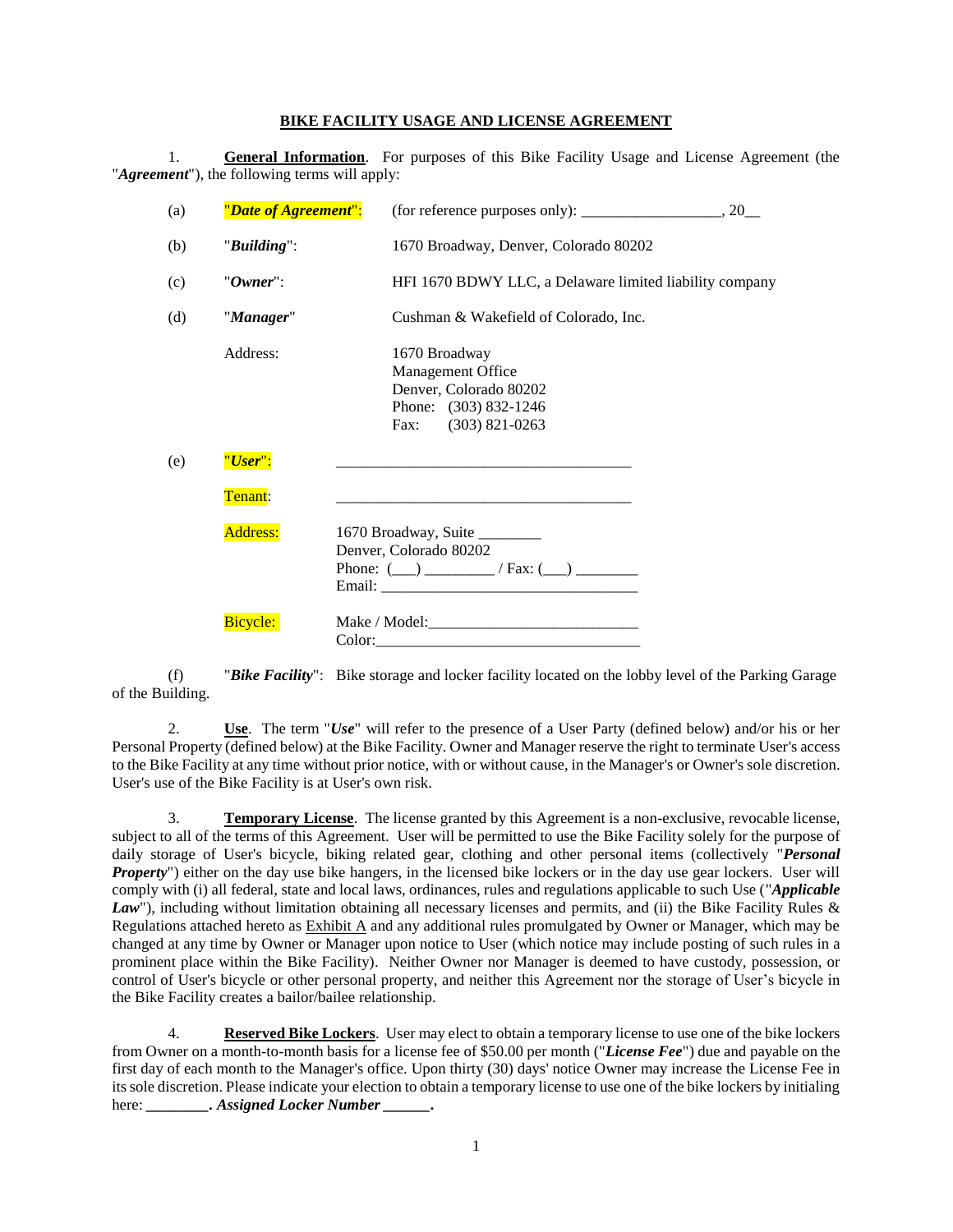5. **Term**. The "*Term*" of this Agreement will begin upon the Date of Agreement and will end upon either party's written notice to the other of its election to terminate this Agreement. Both User and Owner will have the right to terminate this Agreement without cause by one (1) day written notice to the other party. Any mid-month termination will not result in a pro-rated refund of the License Fee. This agreement shall be terminable by Owner's successors upon the sale or foreclosure of the Building. OWNER WILL NOT BE LIABLE TO ANY USER PARTY FOR ANY EXPENSES OR DAMAGES INCURRED BY A USER PARTY IF THE AGREEMENT IS TERMINATED. User acknowledges that Operator may close the Bike Facility from time to time in order to make repairs or alterations, or to relocate the Bike Facility to a different location within the Building or the parking garage of the Building.

6. **Indemnity**. USER WILL HOLD OWNER, THE MANAGER AND THE TENANTS AND ALL OTHER OCCUPANTS OF THE BUILDING, AND THEIR RESPECTIVE PARTNERS, MEMBERS, SUBSIDIARIES AND AFFILIATES, AND ALL OF THEIR RESPECTIVE LENDERS, AGENTS, CONTRACTORS, EMPLOYEES, DIRECTORS, AND OFFICERS (INDIVIDUALLY "*OWNER PARTY*" OR COLLECTIVELY, "*OWNER PARTIES*") HARMLESS FROM, AND INDEMNIFY AND DEFEND THE OWNER PARTIES AGAINST, ALL CLAIMS, DAMAGES AND COSTS (COLLECTIVELY, "*CLAIMS*"), INCURRED BY OR ALLEGED AGAINST THE OWNER PARTIES AND ARISING OUT OF ANY ACT OR OMISSION OF USER OR ANY OF USER'S EMPLOYEES, AGENTS OR CONTRACTORS (INDIVIDUALLY "*USER PARTY*" OR COLLECTIVELY, "*USER PARTIES*") IN CONNECTION WITH ANY USE OF THE BIKE FACILITY, WHETHER DURING NORMAL BUSINESS HOURS OR OTHERWISE, INCLUDING WITHOUT LIMITATION ANY CLAIMS BASED UPON ANY (a) INJURY TO OR DEATH OF ANY PERSON(S); (b) DAMAGE TO OR LOSS OF THE BUILDING OR ANY EQUIPMENT, MATERIALS OR OTHER PROPERTY; OR (c) FAILURE OF ANY USER PARTY TO COMPLY WITH ANY APPLICABLE LAWS OR ORDINANCES OR OWNER'S RULES AND REGULATIONS FOR THE BUILDING.

7. **Waiver**. USER, FOR ITSELF AND ON BEHALF OF THE OTHER USER PARTIES, WAIVES ALL CLAIMS AGAINST THE OWNER PARTIES, AND RELEASES THE OWNER PARTIES FROM ANY LIABILITY, BASED UPON ANY (a) INJURY TO OR DEATH OF ANY USER PARTY; OR (b) DAMAGE TO OR THEFT OR LOSS OF ANY PERSONAL PROPERTY, EQUIPMENT, MATERIALS OR OTHER PROPERTY BELONGING TO A USER PARTY, INCLUDING ANY BICYCLE, CLOTHING OR OTHER SIMILAR.

8. **Negligence**. THE FOREGOING INDEMNITIES AND WAIVERS WILL APPLY EVEN IF THE INCIDENT GIVING RISE TO THE CLAIM IS CAUSED IN WHOLE OR IN PART BY THE CONDITION OF THE BUILDING OR BY THE SOLE OR CONCURRENT NEGLIGENCE OF AN OWNER PARTY.

9. **Interpretation**. This Agreement will extend to the successors-in-interest of the Owner. Owner or Manager may send notices under this Agreement to User at User's email address set forth above. This Agreement is being offered to User because of Tenant's relationship with Owner in the Building; and accordingly, this Agreement is not assignable or transferable by User. This Agreement (a) will be governed by the laws of the state in which the Building is located, (b) contains the entire agreement between the parties, and (c) may not be modified except by a written instrument signed by both parties. Venue for any action under this Agreement will be in the county in which the Building is located. No waiver of any provision of this Agreement will be effective unless in writing signed by the waiving party. All indemnities, waivers and obligations to defend in this Agreement will survive the cancellation or expiration of this Agreement.

Accordingly, the parties have executed this Agreement as of the Date of Agreement first specified above.

| <b>USER:</b> | <b>OWNER:</b>                        |
|--------------|--------------------------------------|
|              | HFI 1670 BDWY LLC,                   |
|              | a Delaware limited liability company |
|              |                                      |
|              |                                      |
|              |                                      |
|              |                                      |
|              | Title: $\qquad \qquad$               |